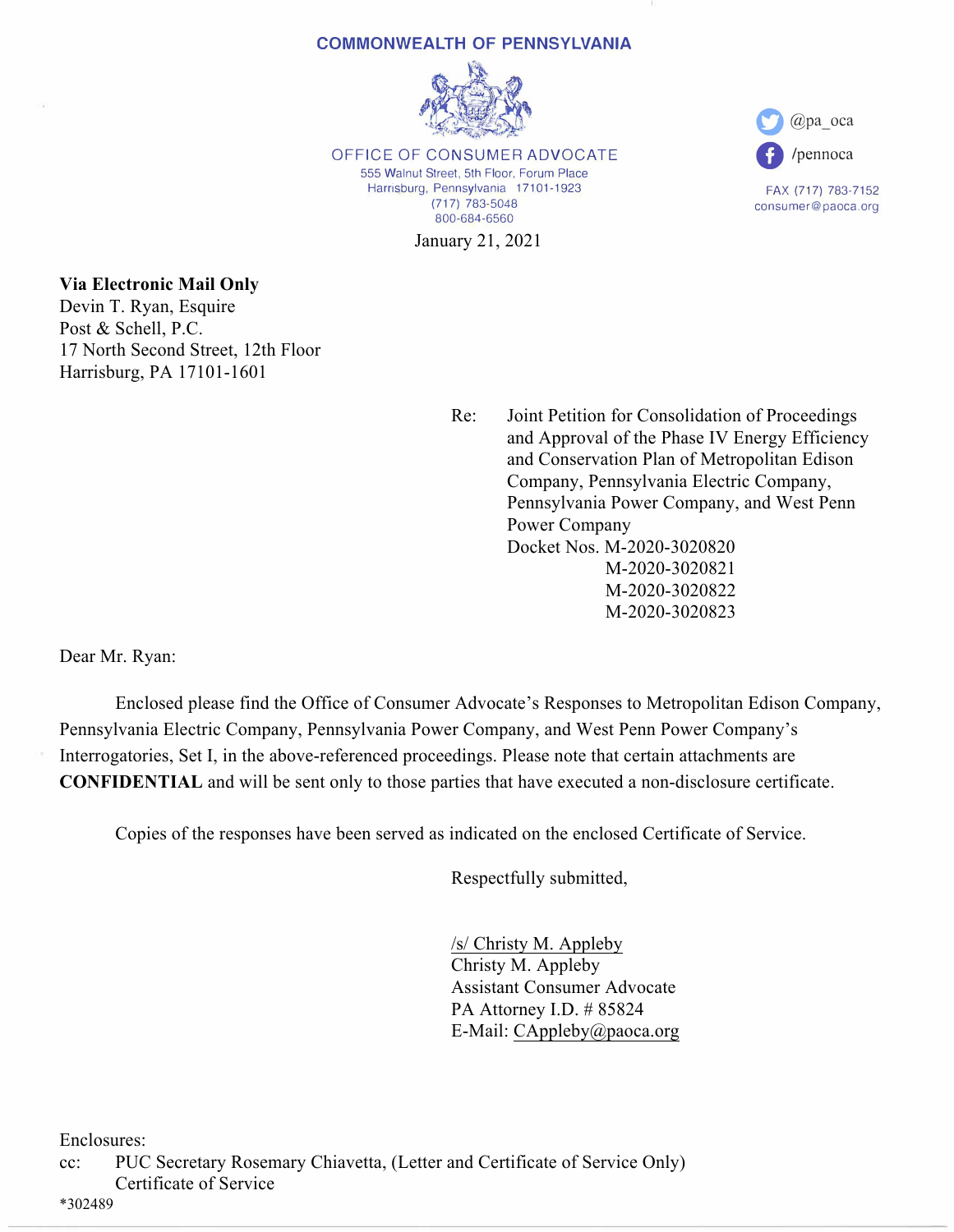### CERTIFICATE OF SERVICE

| Re: | Joint Petition for Consolidation of Proceedings | $\ddot{\phantom{0}}$ | Docket Nos. M-2020-3020820 |
|-----|-------------------------------------------------|----------------------|----------------------------|
|     | and Approval of the Phase IV Energy Efficiency  |                      | M-2020-3020821             |
|     | and Conservation Plan of Metropolitan Edison    |                      | M-2020-3020822             |
|     | Company, Pennsylvania Electric Company,         |                      | M-2020-3020823             |
|     | Pennsylvania Power Company, and West Penn       | $\bullet$            |                            |
|     | Power Company                                   |                      |                            |

I hereby certify that I have this day served a true copy of the following document, the

Office of Consumer Advocate's Responses to Metropolitan Edison Company, Pennsylvania

Electric Company, Pennsylvania Power Company, and West Penn Power Company, Set I, upon

parties of record in this proceeding in accordance with the requirements of 52 Pa. Code § 1.54

(relating to service by a participant), in the manner and upon the persons listed below:

Dated this 21<sup>st</sup> day of January 2021.

# **\****Receiving CONFIDENTIAL Attachment(s)*

# **SERVICE BY E-MAIL ONLY**

Erin K. Fure, Esquire\* David B. MacGregor, Esquire\* Office of Small Business Advocate Post & Schell, P.C. 555 Walnut Street Four Penn Square 1<sup>st</sup> Floor, Forum Place 1600 John F. Kennedy Boulevard Harrisburg, PA 17101-1923 Philadelphia, PA 19103-2808

Tori L. Giesler, Esquire\* Devin T. Ryan, Esquire\* FirstEnergy Service Company Post & Schell, P.C. Greensburg, PA 15601 Harrisburg, PA 17101-1601

Elizabeth R. Marx, Esquire Thomas J. Sniscak, Esquire \* John W. Sweet, Esquire Whitney E. Snyder, Esquire\* Ria M. Pereira, Esquire Bryce R. Beard, Esquire\* Pennsylvania Utility Law Project Hawke McKeon & Sniscak LLP 118 Locust Street 100 North Tenth Street Harrisburg, PA 17101 Harrisburg, PA 17101

Susan E. Bruce, Esquire Joseph L. Vullo, Esquire Jo-Anne Thompson, Esquire 1460 Wyoming Avenue McNees Wallace & Nurick LLC Forty Fort, PA 18704 100 Pine Street P.O. Box 1166 Harrisburg, PA 17108-1166

800 Cabin Hill Drive 17 North Second Street, 12<sup>th</sup> Floor

Charis Mincavage, Esquire Community Action Association of PA